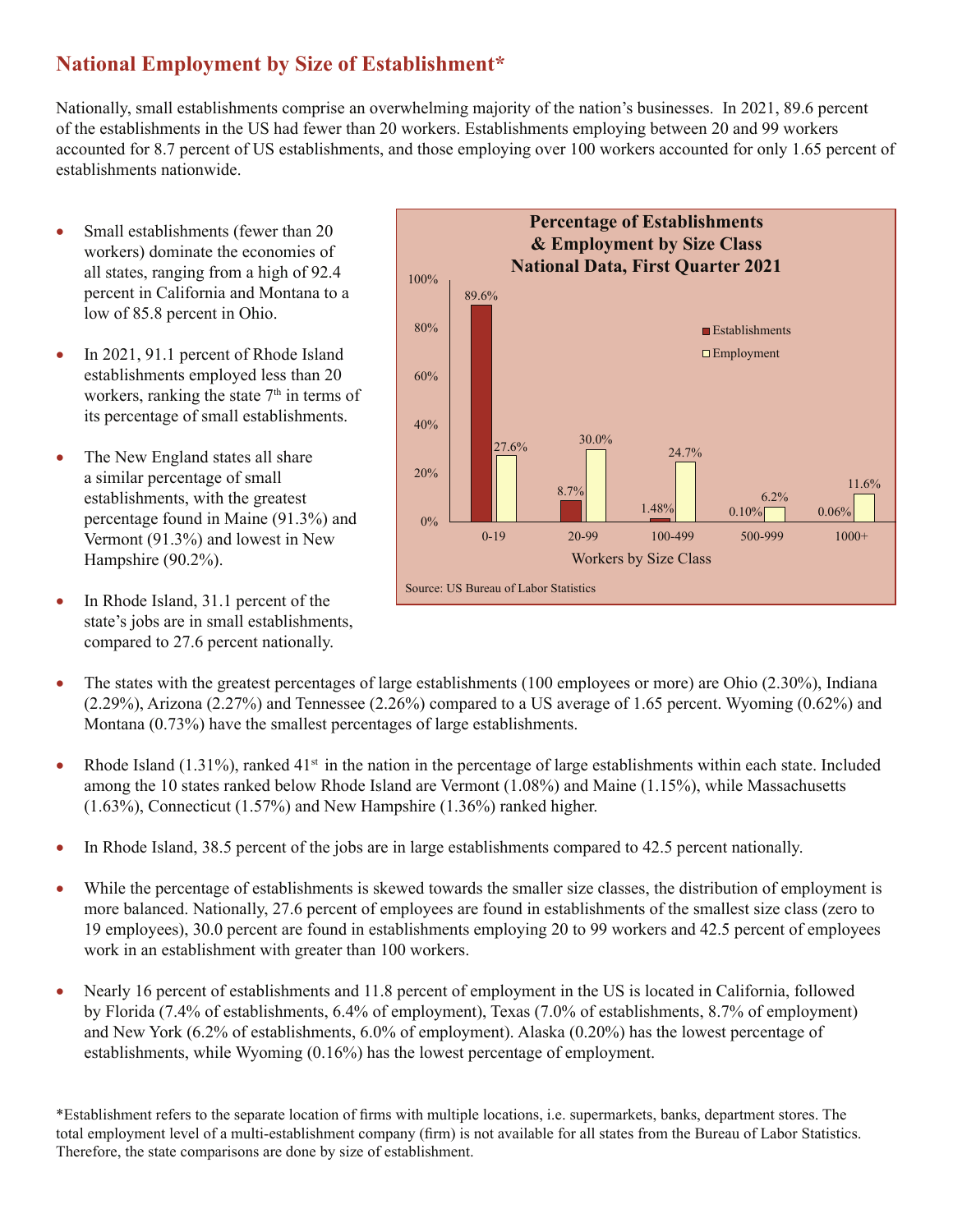## **Private Industry - Establishments\*, First Quarter 2021**

| <b>Total</b>                        | <b>Total</b><br><b>Percent of</b> | 0-19 Workers<br>Percent | Percent       | 20-99 Workers 100-499 Workers 500-999 Workers 1,000+ Workers<br>Percent | Percent           | Percent        |
|-------------------------------------|-----------------------------------|-------------------------|---------------|-------------------------------------------------------------------------|-------------------|----------------|
| <b>All Industries</b>               | <b>US Estab.</b>                  | of Estab.               | of Estab.     | of Estab.                                                               | of Estab.         | of Estab.      |
| <b>US</b> Total                     | 100.0%                            | 89.6%                   | 8.7%          | 1.48%                                                                   | 0.10%             | 0.06%          |
| Alabama                             | 1.2%                              | 88.1%                   | 10.1%         | 1.60%                                                                   | 0.10%             | 0.05%          |
| Alaska                              | 0.2%                              | 90.4%                   | 8.2%          | 1.27%                                                                   | 0.09%             | 0.04%          |
| Arizona                             | 1.7%                              | 88.0%                   | 9.8%          | 1.99%                                                                   | 0.18%             | 0.10%          |
| Arkansas                            | 0.9%                              | 89.6%                   | 9.0%          | 1.33%                                                                   | 0.09%             | 0.06%          |
| California                          | 15.5%                             | 92.4%                   | 6.4%          | 1.06%                                                                   | 0.07%             | 0.05%          |
| Colorado                            | 2.1%                              | 90.0%                   | 8.6%          | 1.27%                                                                   | $0.08\%$          | 0.04%          |
| Connecticut                         | 1.2%                              | 90.3%                   | 8.2%          | 1.45%                                                                   | 0.07%             | 0.05%          |
| Delaware                            | 0.3%                              | 90.7%                   | 7.9%          | 1.33%                                                                   | $0.08\%$          | 0.08%          |
| District of Columbia                | 0.4%                              | 90.8%                   | 7.4%          | 1.58%                                                                   | 0.11%             | 0.07%          |
| Florida                             | 7.4%                              | 91.0%                   | 7.6%          | 1.30%                                                                   | 0.08%             | 0.04%          |
| Georgia                             | 3.1%                              | 89.2%                   | 9.0%          | 1.67%                                                                   | 0.11%             | 0.06%          |
| Hawaii                              | 0.4%                              | 90.2%                   | 8.5%          | 1.13%                                                                   | $0.08\%$          | 0.03%          |
| Idaho                               | 0.7%                              | 90.8%                   | 8.1%          | 1.03%                                                                   | 0.05%             | 0.03%          |
| Illinois                            | 3.6%                              | 89.6%                   | 8.4%          | 1.73%                                                                   | 0.15%             | 0.09%          |
| Indiana                             | 1.6%                              | 86.2%                   | 11.5%         | 2.05%                                                                   | 0.16%             | 0.08%          |
| Iowa                                | 0.9%                              | 88.2%                   | 10.1%         | 1.60%                                                                   | 0.11%             | 0.05%          |
| <b>Kansas</b>                       | 0.8%                              | 87.7%                   | 10.4%         | 1.72%                                                                   | 0.11%             | 0.05%          |
| Kentucky                            | 1.2%                              | 88.7%                   | 9.4%          | 1.70%                                                                   | 0.11%             | 0.06%          |
| Louisiana                           | 1.3%                              | 88.8%                   | 9.7%          | 1.40%                                                                   | 0.07%             | 0.04%          |
| Maine                               | 0.5%                              | 91.3%                   | 7.5%          | 1.05%                                                                   | 0.07%             | 0.03%          |
| Maryland                            | 1.6%                              | 88.6%                   | 9.7%          | 1.64%                                                                   | 0.08%             | 0.05%          |
| Massachusetts                       | 2.5%                              | 90.7%                   | 7.7%          | 1.46%                                                                   | 0.10%             | 0.07%          |
| Michigan                            | 2.5%                              | 88.8%                   | 9.1%          | 1.91%                                                                   | 0.14%             | 0.09%          |
| Minnesota                           | 1.7%                              | 88.7%                   | 9.4%          | 1.76%                                                                   | 0.13%             | $0.08\%$       |
| Mississippi                         | 0.7%                              | 88.2%                   | 10.2%         | 1.49%                                                                   | 0.11%             | 0.05%          |
| Missouri                            | 2.0%                              | 89.8%                   | 8.7%          | 1.34%                                                                   | 0.09%             | 0.05%          |
| Montana                             | 0.5%                              | 92.4%                   | 6.9%          | 0.70%                                                                   | 0.01%             | 0.02%          |
| Nebraska                            | 0.7%                              | 89.4%                   | 9.1%          | 1.32%                                                                   | 0.11%             | 0.05%          |
| Nevada                              | 0.9%                              | 88.6%                   | 9.8%          | 1.51%                                                                   | 0.10%             | 0.08%          |
| New Hampshire                       | 0.5%                              | 90.2%                   | 8.4%          | 1.25%                                                                   | 0.06%             | 0.04%          |
| New Jersey                          | 2.8%                              | 90.3%                   | 8.1%          | 1.46%                                                                   | 0.10%             | 0.06%          |
| New Mexico                          | 0.6%                              | 89.9%                   | 8.7%          | 1.29%                                                                   | 0.05%             | 0.02%          |
| New York                            | 6.2%                              | 91.2%                   | 7.3%          | 1.31%                                                                   | 0.12%             | $0.08\%$       |
| North Carolina                      | 2.8%                              | 87.8%                   | 10.4%         | 1.63%                                                                   | 0.11%             | 0.06%          |
| North Dakota                        | 0.3%                              | 89.1%                   | 9.7%          | 1.11%                                                                   | 0.05%             | 0.03%          |
| Ohio                                | 2.8%                              | 85.8%                   | 11.9%         | 2.09%                                                                   | 0.14%             | 0.08%          |
| Oklahoma                            | 1.0%                              | 88.6%                   | 9.9%          | 1.41%                                                                   | 0.08%             | 0.03%          |
| Oregon                              | 1.6%                              | 90.8%                   | 8.0%          | 1.14%                                                                   | 0.06%             | 0.04%          |
| Pennsylvania<br><b>Rhode Island</b> | 3.4%<br>$0.4\%$                   | 87.4%<br>91.1%          | 10.6%<br>7.6% | 1.84%<br>1.18%                                                          | 0.13%<br>$0.07\%$ | 0.06%<br>0.05% |
| South Carolina                      | 1.4%                              | 88.6%                   | 9.7%          | 1.55%                                                                   | 0.11%             | 0.05%          |
| South Dakota                        | 0.3%                              | 89.7%                   | 9.0%          | 1.16%                                                                   | 0.06%             | 0.03%          |
| Tennessee                           | 1.7%                              | 86.8%                   | 11.0%         | 2.04%                                                                   | 0.15%             | 0.08%          |
| Texas                               | 7.0%                              | 87.0%                   | 10.9%         | 1.92%                                                                   | 0.14%             | 0.07%          |
| Utah                                | 1.1%                              | 89.0%                   | 9.4%          | 1.46%                                                                   | 0.11%             | 0.06%          |
| Vermont                             | 0.2%                              | 91.3%                   | 7.6%          | 0.97%                                                                   | 0.08%             | 0.04%          |
| Virginia                            | 2.7%                              | 89.5%                   | 9.0%          | 1.38%                                                                   | 0.08%             | 0.05%          |
| Washington                          | 2.5%                              | 90.8%                   | 7.8%          | 1.29%                                                                   | 0.08%             | 0.04%          |
| West Virginia                       | 0.5%                              | 89.7%                   | 8.9%          | 1.23%                                                                   | 0.07%             | 0.04%          |
| Wisconsin                           | 1.7%                              | 87.3%                   | 10.6%         | 1.90%                                                                   | 0.14%             | 0.06%          |
| Wyoming                             | 0.3%                              | 92.3%                   | 7.1%          | 0.57%                                                                   | 0.03%             | 0.02%          |

Source: US Bureau of Labor Statistics \*Based on location of worksite. Firms often have multiple establishments (locations) situated within and across states.